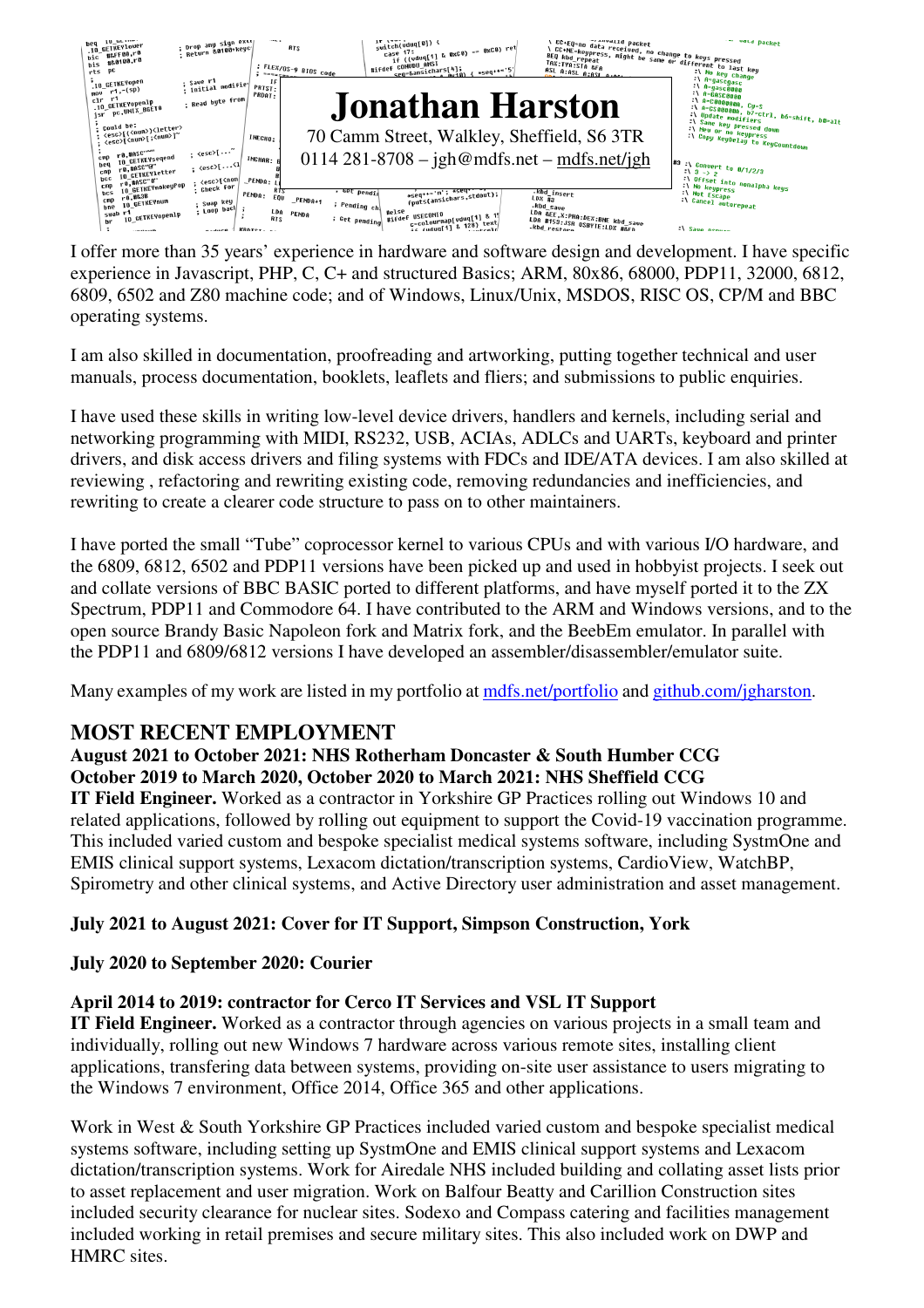## **HIGHER EDUCATION**

**University of Stirling, Scotland.** September 1987 to September 1990. Computing Science BSc Major, taking Environmental Science and Japanese Language as subsidiaries.

**Sheffield College, Loxley Centre.** September 1994 to May 1996 City & Guilds Electrical Installation Part 1 and 2.

**Chartered Institute of Environmental Health.** July 1996 Health and Safety Certificate.

# **PERSONAL BACKGROUND**

- Have written computer programs and designed and built computer hardware from early teens.
- Am interested in cartography, and have technical and cartographic drawing skills, and have drawn many of my own maps and plans, including the ones listed below.
- Have traced my family in Sheffield and Whitby back through 12 generations to about 1700 and across more than 15 families, identifying over 1100 members. Have been transcribing Whitby census and residents documents to make them electronically available.
- While at University, co-wrote, produced and presented a breakfast-time news and current affairs radio programme.
- Was a school governor for 12 years, chairing the Buildings & Site committee at Myers Grove School, my former school.
- Formerly a member of Sheffield City Council, currently a member of Whitby Town Council.
- Qualified electrician, have had Health & Safety training and property management experience.
- Member of the Whitby Literary and Philosophical Society.
- Conversational fluency in Japanese, French and German.

# **PUBLICATIONS**

- Submission to the Yorkshire Parliamentary Boundary Review, 2021.
- Comments on the Scarborough Borough Council Ward Review, 2018.
- Submission to the Scarborough Borough Council Ward Review, 2017.
- Submission to the Yorkshire Parliamentary Boundary Review, 2016.
- Sheffield Ward Boundary Review Submission, 2014.
- Submission to the Sheffield Parliamentary Boundary Review, 2011.
- Rockall and Hasselwood Rock, map, 2008.
- Planning Appeal supporting refusal of listed building consent, 163 Church Street, Whitby, May 2008.
- 1er mai 1707: Qui s'en souvient?, Genista Informations, June 2007.
- Submission to the Local Enquiry on the Sheffield Parliamentary Boundary Review, 2005.
- Sheffield Parliamentary Boundary Review Submission, 2004.
- Comments on the Sheffield Ward Boundary Review, 2003.
- Sheffield Ward Boundary Review Submission, 2002.
- Genealogy of the Old Testament, 1995.
- HADFS Reference Manual, 1992, 1994.
- Life in the Fast Lane (Game of Life), Acorn User, January 1992.
- Climb aboard the Carousel (GetPages), Micro User., September 1991.
- Suss out the Symbols (VLIST), Micro User, July 1990.
- Program Lister (PRLIST), Micro User, June 1990.
- Inside Story (MDUMP), Micro User, September 1989.
- The Yards of Whitby, map, 1989.
- The Treaty of Union of the Kingdoms of Scotland and England, 1988.

## **CITATIONS**

- Copy Protection in Jet Set Willy: developing a methodology for retrogame archaeology, Aycock & Reinhard, 2018.
- A History of Whitby, Andrew White, 1993.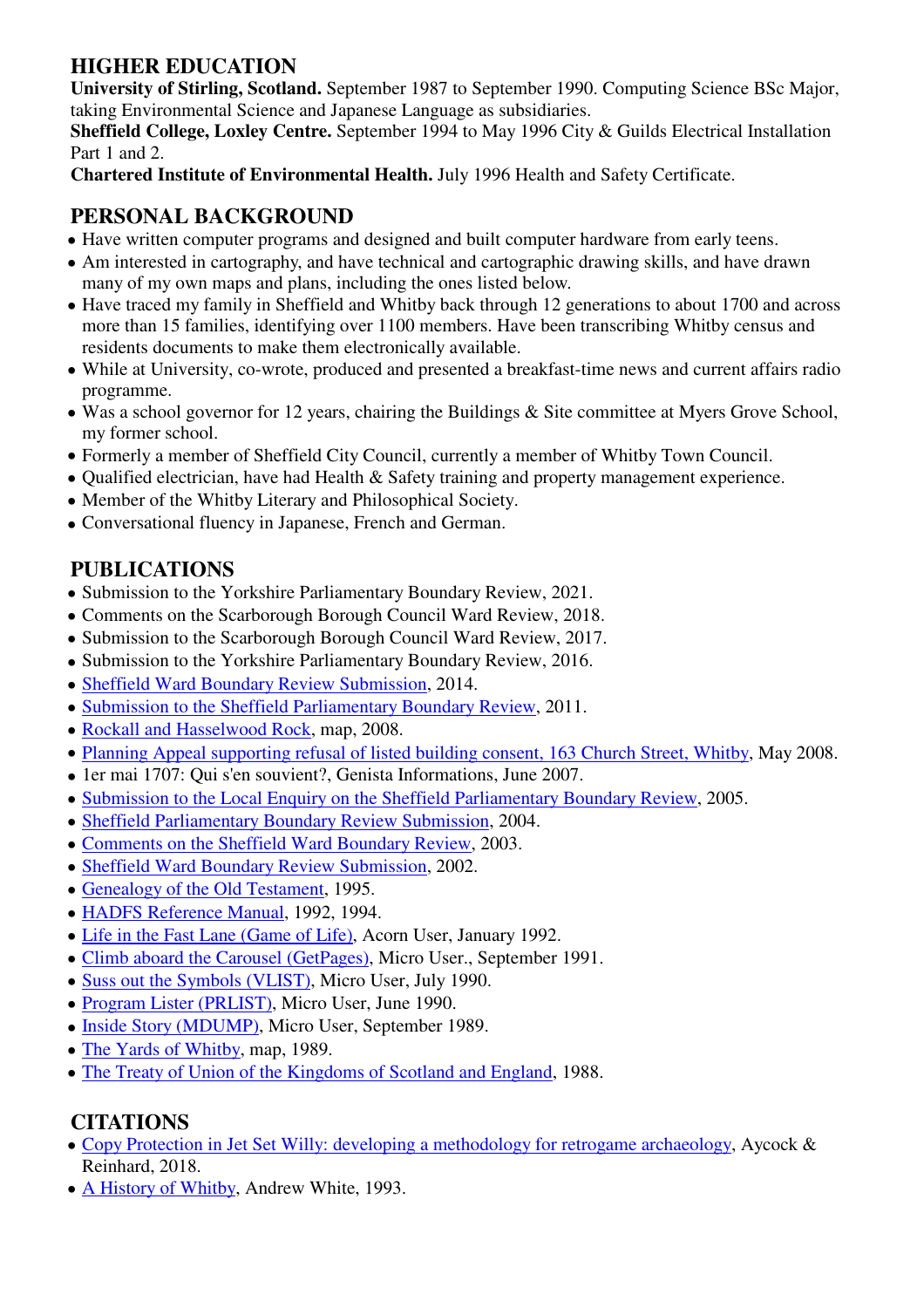## **SUPPLEMENTARY INFORMATION**

### **January to July 2013, Adecco/Highlander, Sheffield**

**IT Support Engineer.** Working in a small team across Sheffield City Council's sites performing organisation-wide software and hardware refresh updating all systems from Windows XP to run Windows 7. Involved replacing hardware that could not support Windows 7, and installing Windows 7 on systems with adequate hardware, with access to user data preserved; reinstalling and upgrading diverse application suites, across an installed hardware base of about 2,000 desktops, laptops and tablets.

### **August to November 2011, Tribal, Sheffield**

**Tester.** Pre-release functionality testing of two major public sector web applications, ensuring consistency of functionality and presentation across a range of browsers and versions. Working within a small team reporting and documenting issues and retesting updates, writing and updating step-wise test scripts and summaries, regression testing new releases, and end-to-end shakedown testing to document areas for future development, coordinating with developer and client teams.

### **May 1999 to May 2010**

## **Elected Member of** Sheffield City Council **for Walkley Ward**

Lead member of Environmental Performance Working Party auditing council environmental policies and systems, developing and promoting environmental policies. Member of the Licensing Board, deciding on applications for alcohol premises, hot food, street trading, gaming facilities, sports stadiums, taxi driver and vehicle licenses. Member of the Schools Admissions Board, determining entrance to schools, school transfers and supported travel applications. Member of Planning Board determining planning applications.

Party membership secretary and city-wide Data Officer, maintained party membership and electoral databases, entered, analysed and used data for targeted and untargeted mailings, organised and mapped optimal delivery rounds. Ran the party print shop with high-speed high-volume printers, folding and stuffing machines, coordinated with suppliers and external print companies. Set up and ensured correct operation of server systems, on per-user and shared basis.

## **July 1996 to January 1997**

## **Channel 5 Broadcasting**

**Television Reception Engineer.** Retuning and testing video equipment as part of the Channel 5 retuning project. This involved working in people's homes ensuring that the new transmissions would not interfere with existing equipment.

#### **August 1994 to October 1994**

#### **Chez LaLou, SHEFFIELD**

**Dish Washer.** Washing crockery, cutlery, cooking pots and equipment in a busy restaurant.

#### **March 1994 to April 1994**

#### **Owain F Carter Information Services, STIRLING**

**Programmer.** Consultant to debug a WordPerfect file-handling enhancement program. Reconfiguring a PC system to use the Cyrillic character set to BS2979, optimising memory-management and disk caching under DOS and Windows, and installing the hardware and software for a communications link.

#### **November 1993 to December 1993**

#### **IT Department, Royal Hallamshire Hospital, SHEFFIELD**

**Programmer.** Rewriting medical information systems designed by medical students with little computer knowledge; and rewriting systems to use Windows from Visual Basic.

#### **July 1992 to July 1993**

#### **AFE Computer Services (Acorn Far East), HONG KONG**

**Network Systems Manager/In-house Technician.** Responsibilities included installing, customising and maintaining software, and installing and maintaining hardware. Managing a mixed Acorn UNIX Ethernet and Econet network of RISC OS and PC computers, liaising with the English schools in Hong Kong and installing and teaching staff about new software and helping them with problems, and coordinating service and maintenance requests.